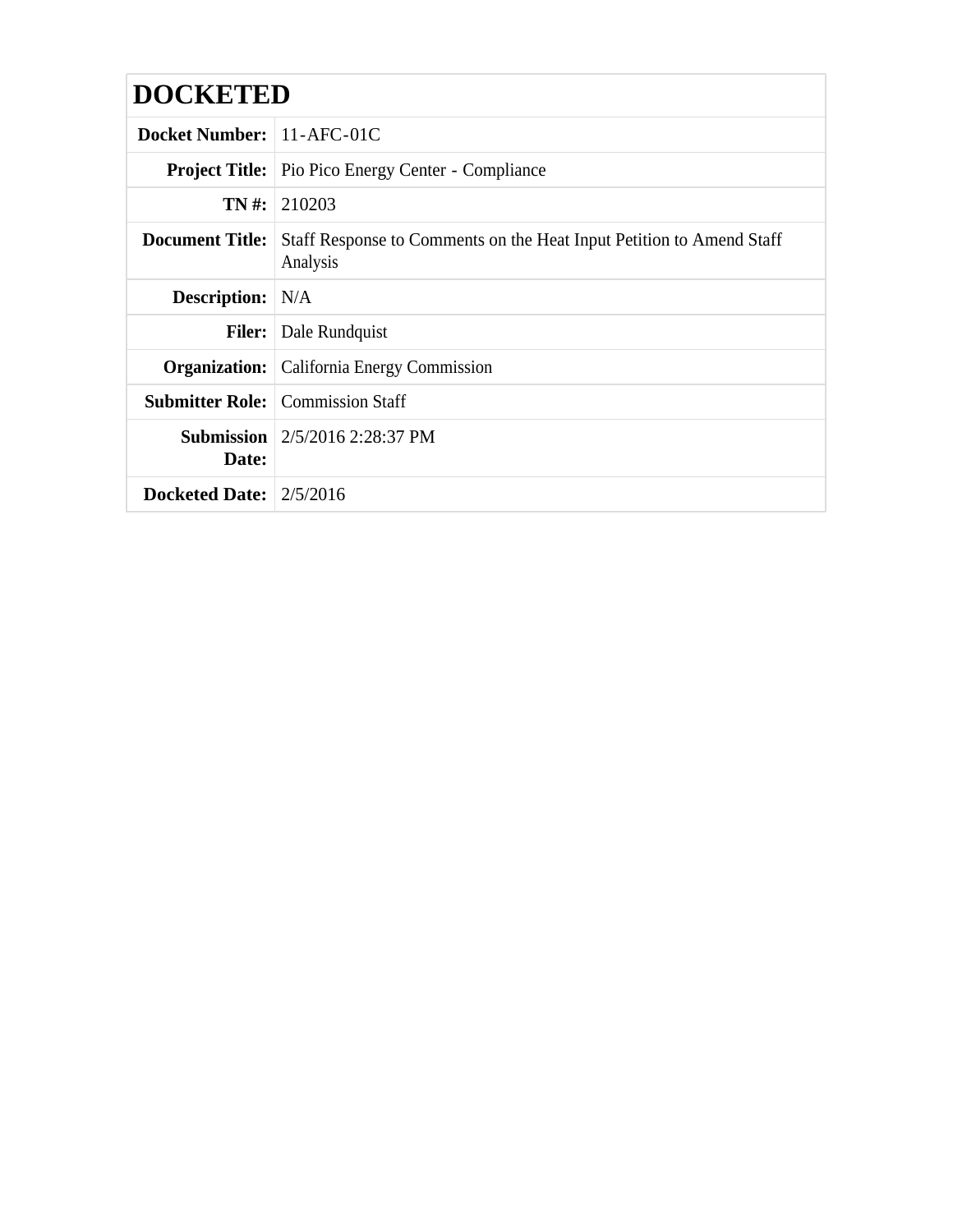CALIFORNIA ENERGY COMMISSION 1516 NINTH STREET SACRAMENTO, CA 95814-5512 www.energy.ca.gov



### **Staff Response to Comments on the Heat Input Petition to Amend Staff Analysis**

## **Pio Pico Energy Center 11-AFC-1C**

On July 16, 2014, the Pio Pico Energy Center, LLC, the owner of Pio Pico Energy Center (Pio Pico), filed a petition with the California Energy Commission requesting to amend the Final Decision for Pio Pico. The proposed change to the Pio Pico certification would be limited to the proposed nominal, approximately10% increase in hourly heat input.

On November 6, 2015 the staff analysis for the proposed change was published. In the staff analysis, staff proposed new and revised **Air Quality** conditions of certification and revised **Traffic and Transportation** Condition of Certification **TRANS-9**.

On December 1, 2015, comments were received and docketed from the Pio Pico Energy Center, LLC, providing minor corrections on three Air Quality Conditions of Certification: AQ-30, AQ-31 and AQ-59.

Staff reviewed the comments and agreed with all the minor corrections provided by the project owner. Additionally, staff became aware of updated sectional charts and changes to the list of agencies that receive aerodrome remarks in Condition of Certification **TRANS-9**. In response, staff has made corrections as follows in double underline for additions and double strikethrough for deletions to distinguish them from the changes in the staff analysis published on November 6, 2015.

#### **STAFF CORRECTIONS**

**Compliance Time Periods**—For each emission limit expressed as pounds, pounds per hour, or parts per million **by volume on a dry basis (ppmvd)** based on a one-hour or less averaging period or compliance period, compliance shall be based on using data collected at least once every minute when compliance is based on CEMS data data except as specified in the district approved CEMS Protocol. [Rules 69.3, 69.3.1, and 20.3(d)(1)]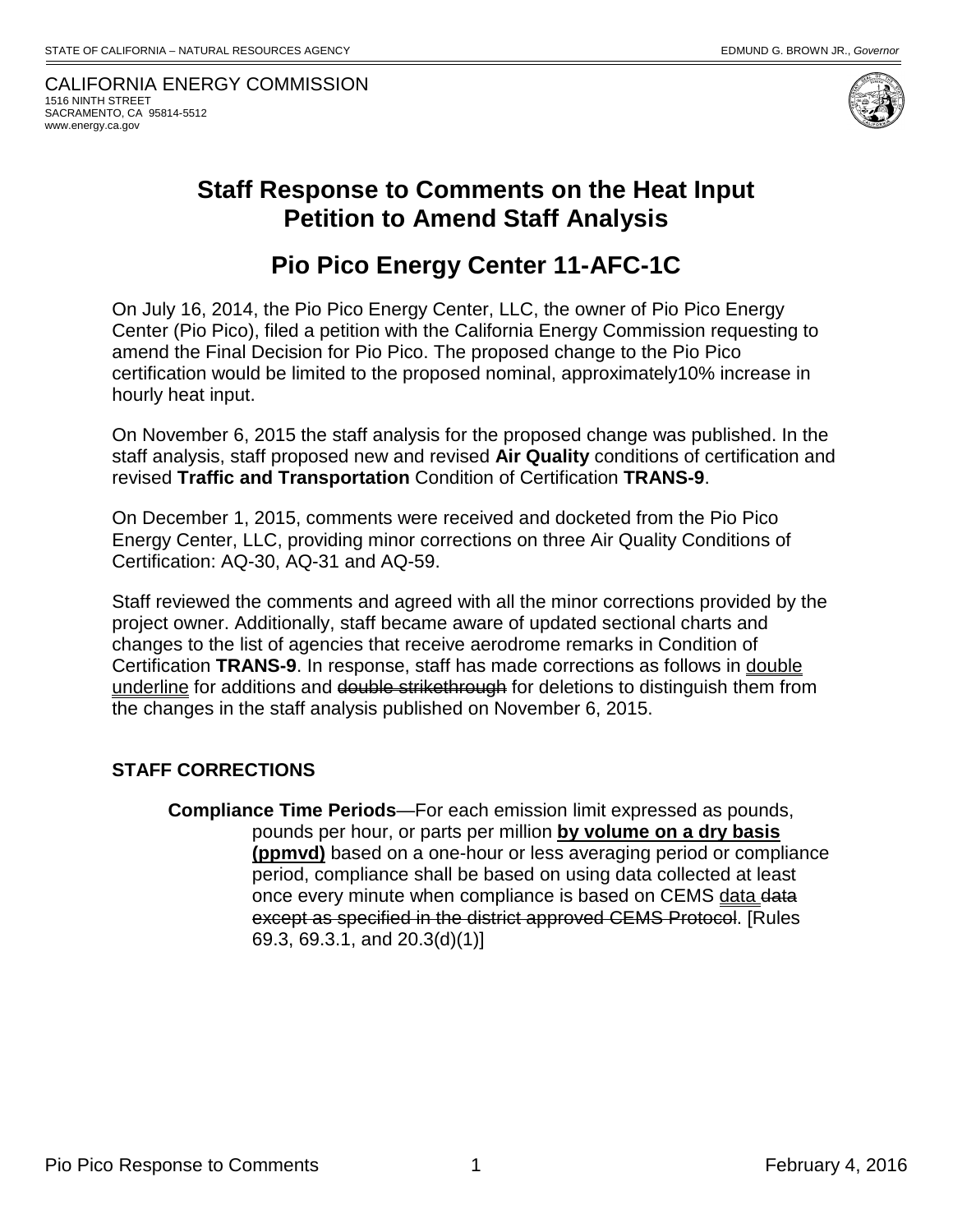**AQ-30** For each rolling **four** 4-unit-operating-hour period, average emission concentration of oxides of nitrogen (NOx) for each turbine calculated as nitrogen dioxide (NO2) in parts per million by volume **on a** dry **basis** (ppmvd) corrected to 15% oxygen or, alternatively, as elected by the permittee**project owner**, the average NOx emission rate in pounds per megawatt-hour (lb/MWh) shall not exceed an average emission limit calculated in accordance with 40 CFR Section 60.4380(b)(3). The emission concentration and emission rate averages shall be calculated in accordance with 40 CFR Section 60.4380(b)(1). The average emission concentration limit and emission rate limit shall be based on an average of hourly emission limits over the **four-4-unit**operating-hour period **including the operating hour and the three unit operating hours immediately preceding that hour. For any unit operating hour where multiple emission standards would apply based on load of the turbine, the applicable standard shall be the higher of the two limits**. The hourly emission concentration limit and emission rate limit shall be **as follows based on the load of the turbine over the four unit operating hour period:**

| Case                                             | <b>Emission Limit</b><br>ppmvd at 15% $O2$ | <b>Emission Limit</b><br><b>Ib/MWh</b> |
|--------------------------------------------------|--------------------------------------------|----------------------------------------|
| i. All four hours at or above<br><b>75% Load</b> | 15                                         | 0.43                                   |
| ii. All four hours below 75%<br>Load             | 96                                         | 4.7                                    |
| iii. Combination of hours                        | (a x 15+b x 96)/4                          | $(a \times 0.43 + b \times$            |

#### **Where: a = the number of unit operating hours in the four hour period with all operation above 75% load and b = 4-a.**

15 ppmvd corrected to 15% oxygen and 0.43 lb/MWh, respectively at all times during the clock hour. The averages shall exclude all clock hours occurring before the Initial Emission Source Test but shall include emissions during all other times that the equipment is operating including, but not limited to, emissions during startup and shutdown periods **for that turbine**. For each six-calendar-month period, emissions in excess of these limits and monitor downtime shall be identified in accordance with 40 CFR Sections 60.4350 and 60.4380(b)(2), except that Section 60.4350(c) shall not apply for identifying periods in excess of a NOx concentration limit. **For the purposes of this condition, unit operating hour shall have the same meaning as defined in 40 CFR 60.4420.** [40 CFR Part 60 Subpart KKKK<sub>I</sub>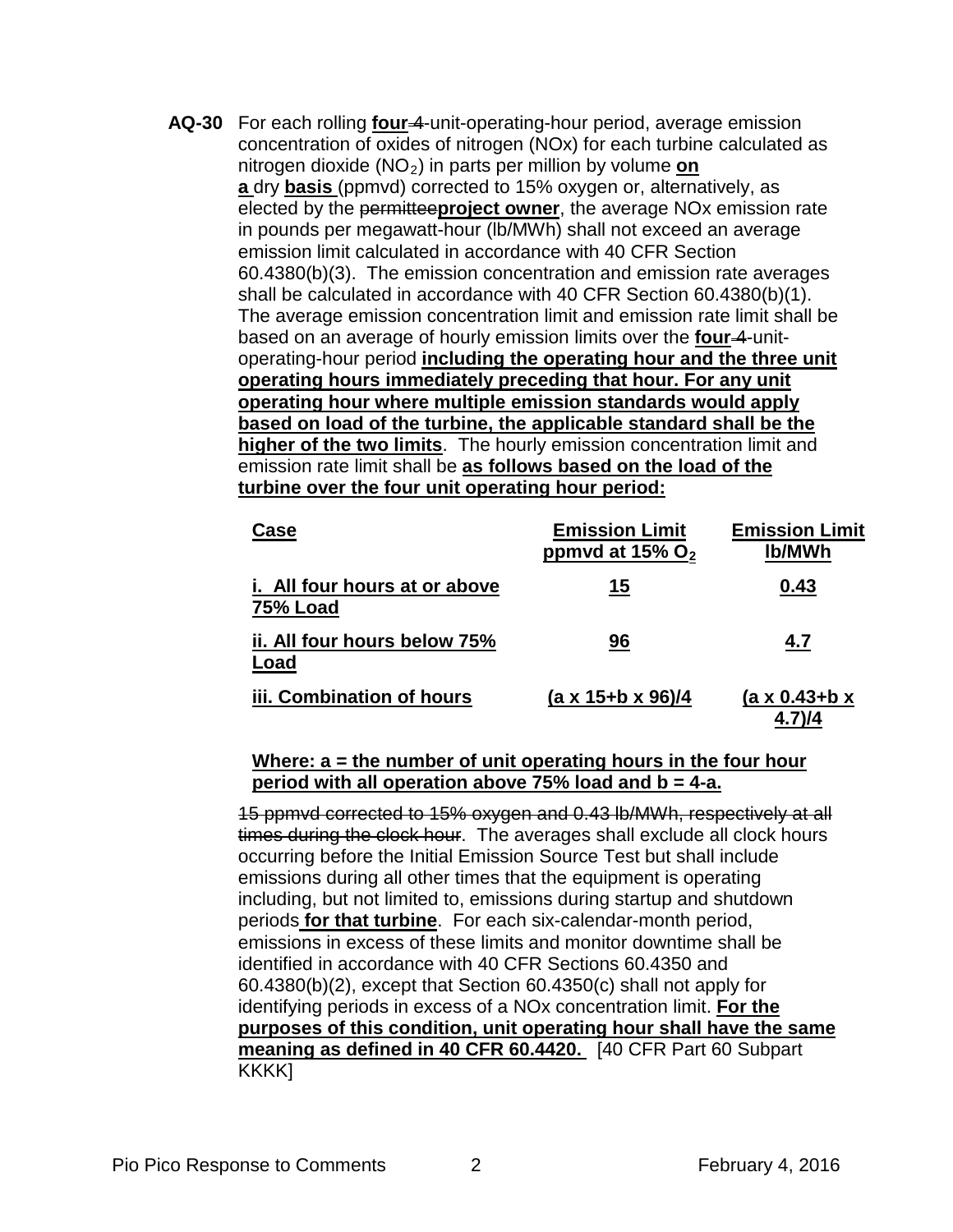**Verification:** The project owner shall provide CEMS emissions data to demonstrate compliance with this condition as part of the Quarterly Operation Reports (**AQ-SC8**).

**AQ-31** The emissions of particulate matter less than or equal to 10 microns in diameter (PM10) **from the exhaust stack of each combustion turbine** shall not exceed **5.0**5.5 pounds per hour for each combustion turbine. **Compliance with this limit shall be demonstrated based upon source testing and calculated as the average of three subsets subtests.** [Rule 20.3**(d)(1) and** (d)(2)]

**Verification:** Source tests demonstrating compliance with this condition shall be provided to the CPM and are due within the timeframes specified in Conditions **AQ-48** and **AQ-49**.

- **AQ-59** A continuous emission monitoring system (CEMS) shall be installed on each combustion turbine and properly maintained and calibrated to measure, calculate, and record the following, in accordance with the District approved CEMS Protocol:
	- a. **Clock h**Hourly average(s) concentration of oxides of nitrogen (NOx) **in parts per million by volume on a dry basis (ppmvd), both** uncorrected and corrected to 15% oxygen, in parts per million (ppmvd), necessary to demonstrate compliance with the NOx limits of this permit;
	- b. **Clock h**Hourly average concentration of carbon monoxide (CO) **in parts per million by volume on a dry basis (ppmvd), both** uncorrected and corrected to 15% oxygen, in parts per million (ppmvd), necessary to demonstrate compliance with the CO limits of this permit;
	- c. Percent oxygen  $(O_2)$  in the exhaust gas for each unit operating minute;
	- d. **Clock h**Hourly mass emissions of oxides of nitrogen (NOx), **calculated as NO<sub>2</sub>**, in pounds;
	- e. Cumulative mass emissions of oxides of nitrogen (NOx)**, calculated**  as NO<sub>2</sub>, in each startup and shutdown period, in pounds;
	- f. **Calendar d**Daily mass emissions of oxides of nitrogen (NOx), **calculated as NO2,** in pounds;
	- g. Calendar monthly mass emissions of oxides of nitrogen (NOx), **calculated as NO<sub>2</sub>**, in pounds;
	- h. Rolling **four** 4-unit-operating-hour average concentration of oxides of nitrogen (NOx) corrected to 15% oxygen, in parts per million **by volume dry on a dry basis** (ppmvd) **corrected to 15% oxygen**;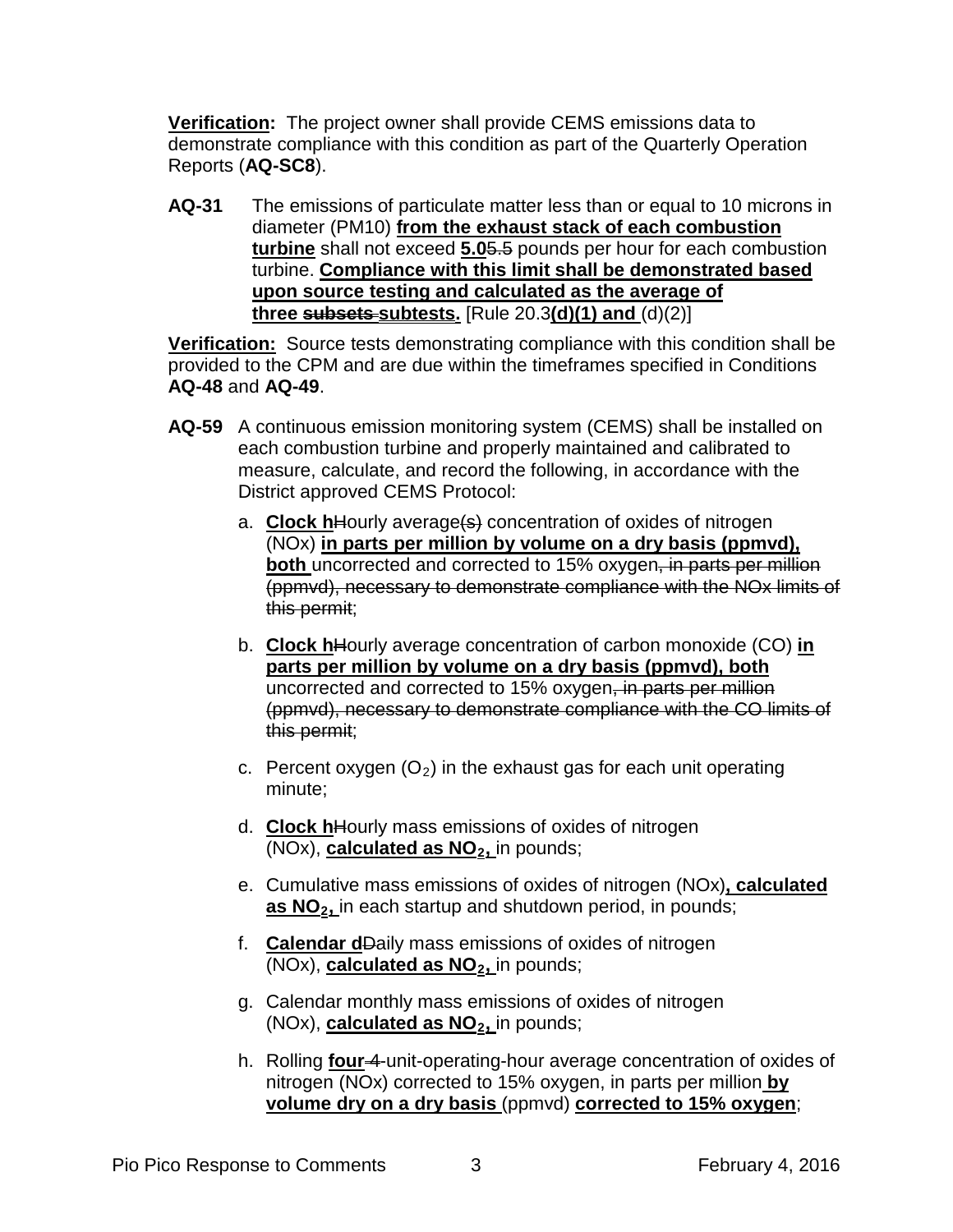- i. Rolling **four-4-unit-operating-hour average oxides of nitrogen (NOx)** emission rate, **calculated as NO<sub>2</sub>**, in pounds per megawatt-hour (MWh);
- j. Calendar quarter, calendar year, and rolling 12-calendar-month period mass emissions of oxides of nitrogen (NOx)**, calculated as NO2,** in tons;
- k. Cumulative mass emissions of carbon monoxide (CO) in each startup and shutdown period, in pounds;
- l. **Clock h**Hourly mass emissions of carbon monoxide (CO), in pounds;
- m. **Calendar d**Daily mass emission of carbon monoxide (CO), in pounds;
- n. Calendar monthly mass emission of carbon monoxide (CO), in pounds;
- o. Rolling 12-calendar-month period mass emission of carbon monoxide (CO), in tons;
- p. Average concentration of oxides of nitrogen (NOx) and carbon monoxide (CO) **in parts per million by volume on a dry basis (ppmvd), both** uncorrected and corrected to 15% oxygen, in parts per million (ppmvd), during each unit operating minute; **and**
- q. Average emission rate in pounds per hour of oxides of nitrogen (NOx), **calculated as NO<sub>2</sub>**, and carbon monoxide (CO) during each unit operating minute.

[Rules 69.3, 69.3.1, and 20.3(d)(1) and 40 CFR Part 60 Subpart KKKK, and 40 CFR Part 75]

**Verification:** The project owner shall submit to the CPM for review and the District for approval a CEMS protocol, as required by **AQ-60**, which includes description of the methods of compliance with the requirements of this condition. The project owner shall make the site available for inspection of records and equipment by representatives of the District, ARB, and the Energy Commission.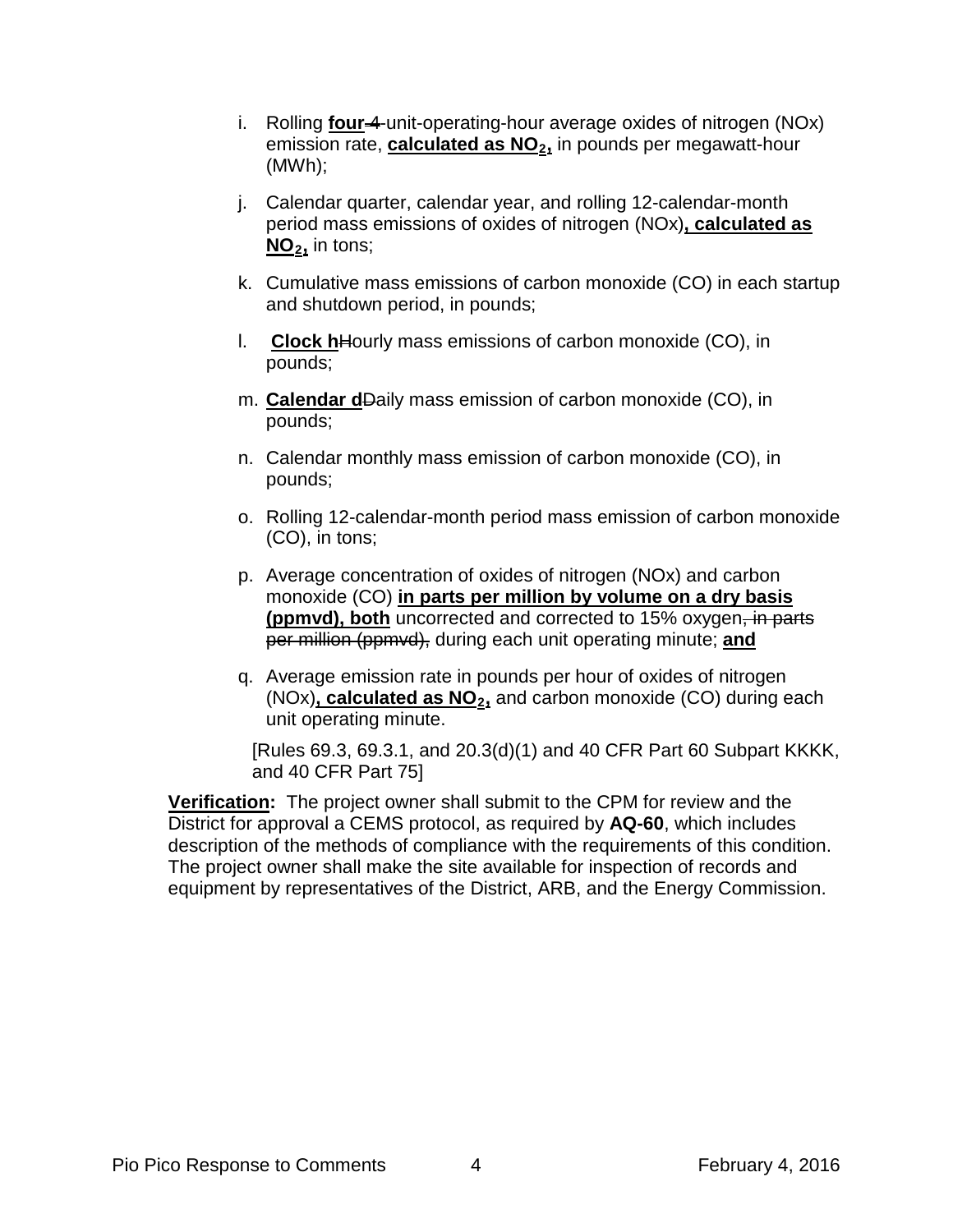**TRANS-9 Pilot Notification and Awareness** - The project owner shall initiate the following actions to ensure pilots are aware of the project location and potential hazards to aviation:

- Submit a letter to the FAA requesting a Notice to Airmen (NOTAM) be issued advising pilots of the location of the PPEC and recommending avoidance of overflight of the project site below 1,720 **2,000** feet AGL. The letter should also request that the NOTAM be maintained in active status until **the Los Angeles Section Chart** charts and Airport Facility Directories (AFDs) have been updated.
- Submit a letter to the FAA requesting a power plant depiction symbol be placed at the PPEC site location on the Los Angeles San Diego Sectional Chart with a notice to "avoid overflight below 1,720 **2,000** feet AGL".
- Submit a request to and coordinate with the Brown Field **Municipal** Airport Manager to add a new remark to the Automated Surface Observing System (ASOS) identifying the location of the PPEC and advising pilots to avoid direct overflight below 1,720 **2,000** feet AGL as they approach or depart the airport.
- Request that Southern California TRACON and/or the San Diego Air Traffic Control Center submit aerodrome remarks describing the location of the PPEC plant and advising against direct overflight below 1,720 **2,000** feet AGL to the:
- FAA AeroNav Services, formerly the FAA National Aeronautical Charting Office (Airport Facility Directory) FAA Airport Facility Directory -Southwest U.S.;
- Jeppesen Sanderson Inc. (Jeppesen Airway Manual **Services** Western U.S. **Airport Directory**); and (JEPPGuide Airport Directory, Western Region)
- Airguide Publications (Flight Guide, Western States) Pilots Guide to California Airports.

Verification: Within 30 days following the start of construction of the **heat input components**, the project owner shall submit draft language for the letters of request to the FAA (including Southern California TRACON) and Brownfield **Field Municipal** Airport to the CPM for review and approval.

At least 60 days prior to the start of operations, the project owner shall submit the required letters of request to the FAA and request that Southern California TRACON submit aerodrome remarks to the listed agencies. The project owner shall submit copies of these requests to the CPM. A copy of any resulting correspondence shall be submitted to the CPM within 10 days of receipt.